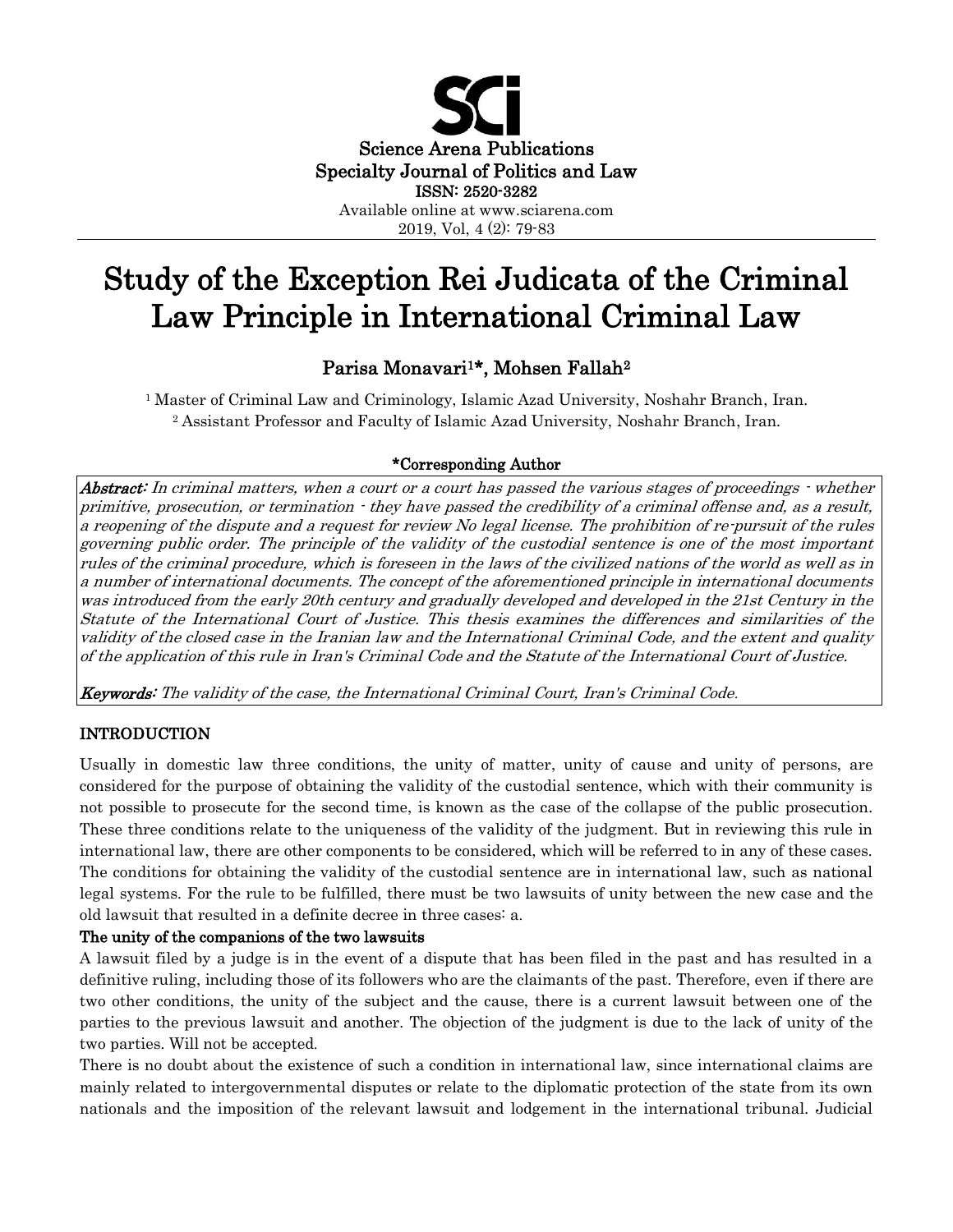proceedings of international arbitration tribunals suggest that individuals who are essentially unitary, although legally distinct, have been barred from litigation on a single issue.

## Unity of the subject of the two lawsuits

The unity of the companions of two lawsuits is not enough to accept the objection of the judgment given. In addition, it should include the subject of two lawsuits, the one that was filed in the past, and the definitive ruling, and the dispute that was filed and raised in that objection. The purpose of unity is that it is asked In both cases, one is the same.

In international law, judgments are also made when, in addition to the unity of the subject, "the two objects" cause "and" ground "are two lawsuits. The distinction is explicitly referred to in international jurisprudence. Anzillotti's petitioner states in his opposition to the Khrzovov case: Three conditions for the realization of the judgment, judged, include the unity of the companions, the subject and the cause of the two lawsuits .

International courts have been aware of this risk that the rigorous doctrine of the judiciary would be rarely used if the strict and strict criteria for achieving the unity of the matter were to be considered. In the photo mode, the situation in question means that with the consideration of a broad and easy-to-use code based on which the unity of the subject and the cause of two lawsuits can easily be verified and thus judged, there is a danger that the demands of "those with a slight change in desires Or the second reason is to prevent the use of the previous vote from the validity of the judgment given.

In fact, it can be said that it is the division of the lawsuit that is the next suit with a different or different claim than the previous one and in order to prevent the judgment being enforced, for example, if, in a difference of investment, the state seized the investor's property And the investor in the first lawsuit seeks restitutio in integrum), and in the next suit, he will ask for compensation. The proceedings of the international arbitration tribunals have also sought to prevent the division of the lawsuits and to prevent the lawsuit from being closely associated with the former lawsuit by the complainant.

## Examples of the unity of the subject of the two lawsuits in international law

For example, the United States-Spain Litigation Commission rejected Delgado's claim for compensation against Spain for the expropriation of property in Cuba in 1876. As a result, another suit was filed by the complainant and this time with the issue of paying the value of the confiscated property. The Spanish government called for a rejection of the plaintiff's claim because of the case.

Spain, by raising objections to the judgment, claimed that the difference in the value sought in two lawsuits did not imply that one was not the subject of two lawsuits; rather, the damage suffered, namely the expropriation of a certain property, was the basis of a lawsuit, which is the same in both cases. The judge ruled against the judgment of the court, even if he had not requested compensation in the former suit for the value of the confiscated property, but he has the right to do so like other plaintiffs in similar cases, this request can not be made In another case, consider another judge.

## Unity has two lawsuits

Of the aforementioned article, it appears that the subject of a claim is the right to be claimed, but the cause of the claim is the fundamental basis of that right, the legal event that it creates.

In the cases before the international tribunals and the mixed commissions of arbitration, despite the unity of the subject of the two lawsuits, it can be different. Such a situation could exist when, for example, a claimant would be required to claim compensation under customary international law and, in a subsequent lawsuit, demanded the payment of confiscation compensation based on the bilateral investment treaties. In such a situation, technically, two lawsuits are not the same and the rule of the judged judgment does not apply. Although it is evident that such a distinction is of a formal nature, since in the above example, the right to claim compensation, the legal basis is the obligation to pay compensation for confiscation, whether it be of a customary or contractual nature(Mehdi Qahlelu, 2011, p. 45-1393).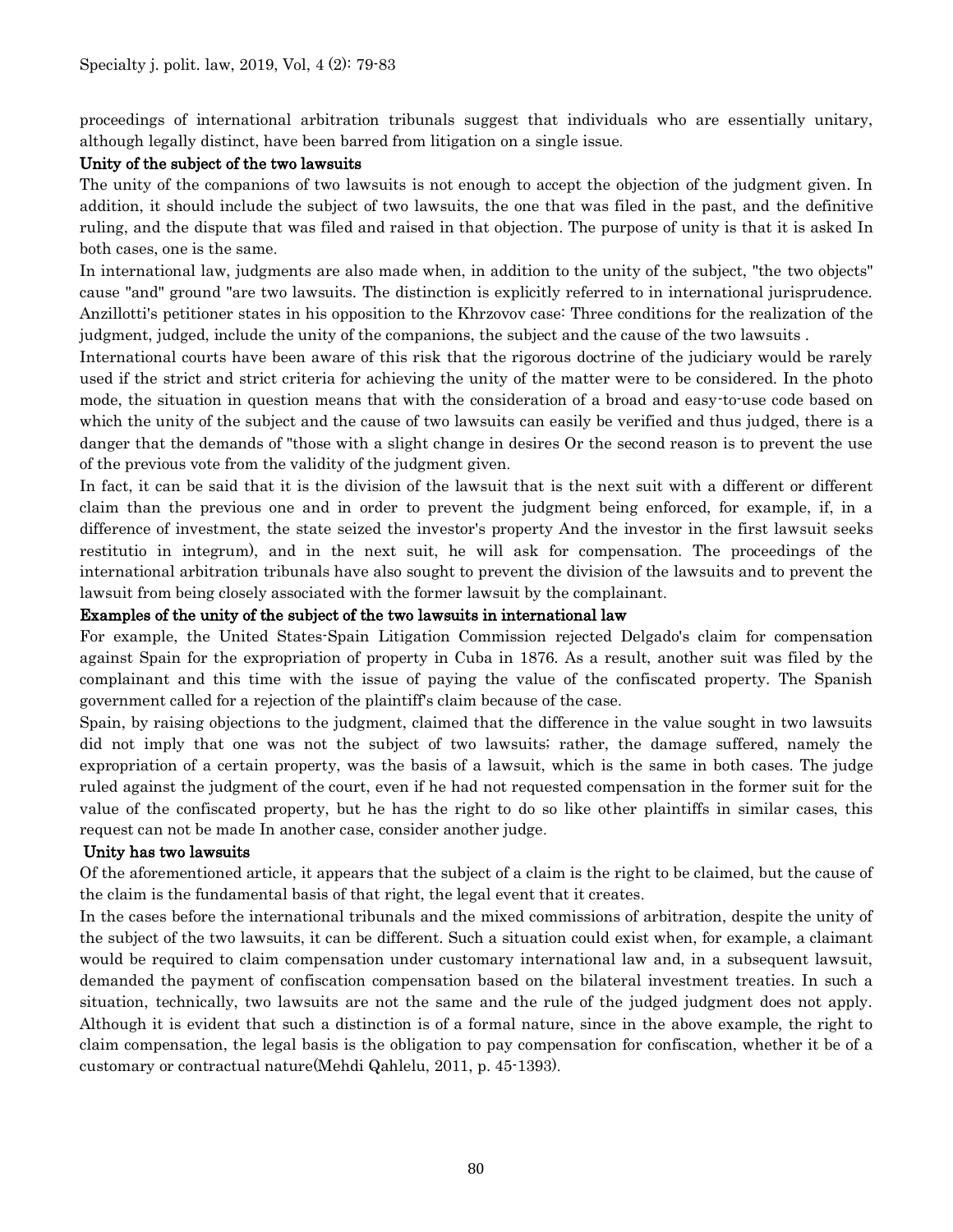Therefore, the unity or difference between the two lawsuits should be reviewed substantially. Agrigo is based on various legal documents. It should not be doubted about unity in two lawsuits. There is an international practice in dealing with one of two causes based on two treaties.

General Conditions and Principles for the Realization of the Principle of Criminalization in International Law

To determine the causes and conditions of the rule of law, it is necessary to identify the meaning of important terms such as "the same" ordinary crime, final verdict, and complementary jurisdiction. As explained, in domestic law, the three conditions for "unity of the subject", "unity of cause" and "unity of the parties to the dispute" are mentioned for realization of the validity of the sentence. If the terms of the agreement are not met, the prosecution is not possible again and the general lawsuit is canceled. The purpose of "unity of the subject" is the unit's behavior, which is the subject of the former and new controversy. Causes a criminal procedure, restoration of discipline and punishment or measures of provision and training. Therefore, the legal court proceedings regarding the claim for damages and the administrative court for occupational and legal violations do not prevent the prosecution of criminal cases against the same act. The condition of the "unity of the parties to the dispute" prevents the handling of a complaint previously filed by the plaintiff or prosecutor against the accused. (Kouzaei, 2009, pp. 1-28).

These terms are set out in the International Criminal Procedure Statutes in the concept of "same" (idem) in the expression non (ne) bis in idem. The unity of the constituency of the parties to the dispute and the unity of the parties to obtain the credibility of the International Criminal Court and the principle of non-trial and reprisal, apparently do not contradict domestic law. In this sense, when the defendant's case has already been prosecuted in the national criminal court, the International Criminal Court has no right to prosecute, and therefore the prosecution of the accused in the administrative court does not prevent him from prosecution in the International Court of Justice (Ebrahimi, 1998, p. 182).

If a person has already been prosecuted and sentenced in the national criminal court, the same person is not sued for the same charge at the International Criminal Court, and vice versa, whether the prosecution has been prosecuted or the private prosecutor has filed a complaint.

#### Special Conditions of the Criminal Code in International Law

Entering an issue within the scope of international criminal law provides specific features that distinguish it from issues at the internal level. These characteristics also indicate that the application of the prohibition of retrial, in addition to the general conditions that have traditionally been adhered to in domestic proceedings, are also subject to certain special conditions (Asghari Aqm Mashhadi, Mehdi Isari, 2013, pp. 11-32).

#### The condition for the issuing court

The issuing authority of origin should be a foreign court and traditionally the notion of the foreignness of a court is deemed to be foreign to the sovereignty of the State, rather than being outside the sovereignty of the country (Lavaspur and Deck, p. 7). In other words, what is decisive is the sovereignty of the party, and in the name of it, the previous tribunal has dealt with, and not the geographical location of its meetings. Thus, the occupying forces tribunal formed to deal with certain crimes on the territory of the occupied country is considered to be a recent foreign country, but a branch of the national tribunals who are exceptionally formed to deal with some offenses abroad. They are still considered domestic courts. (Janni Pour, 2011, pp. 179-197).

But developments over the last few years and the formation of the former Yugoslavia and Rwandan courts and then the International Criminal Tribunal imply that it is now, with a partial revision of the former concept, the notion of the foreignness of the court as belonging to the sovereignty And therefore, consider any court that does not form part of the sovereignty of the Iranian government and does not act as a foreign court, whether that court belongs to a foreign government or an independent international authority. Thus, the International Criminal Tribunal for the former Yugoslavia and Rwanda, as well as the International Criminal Court, are considered foreigners. (Habibzad, Ardebili and Janipour, 2011, pp. 179-197).

Finally, it should be added that the court issuing the first sentence should have jurisdiction and the issuance of a verdict. In other words, the verdict can be valid and invoked by the competent court, and, in the case of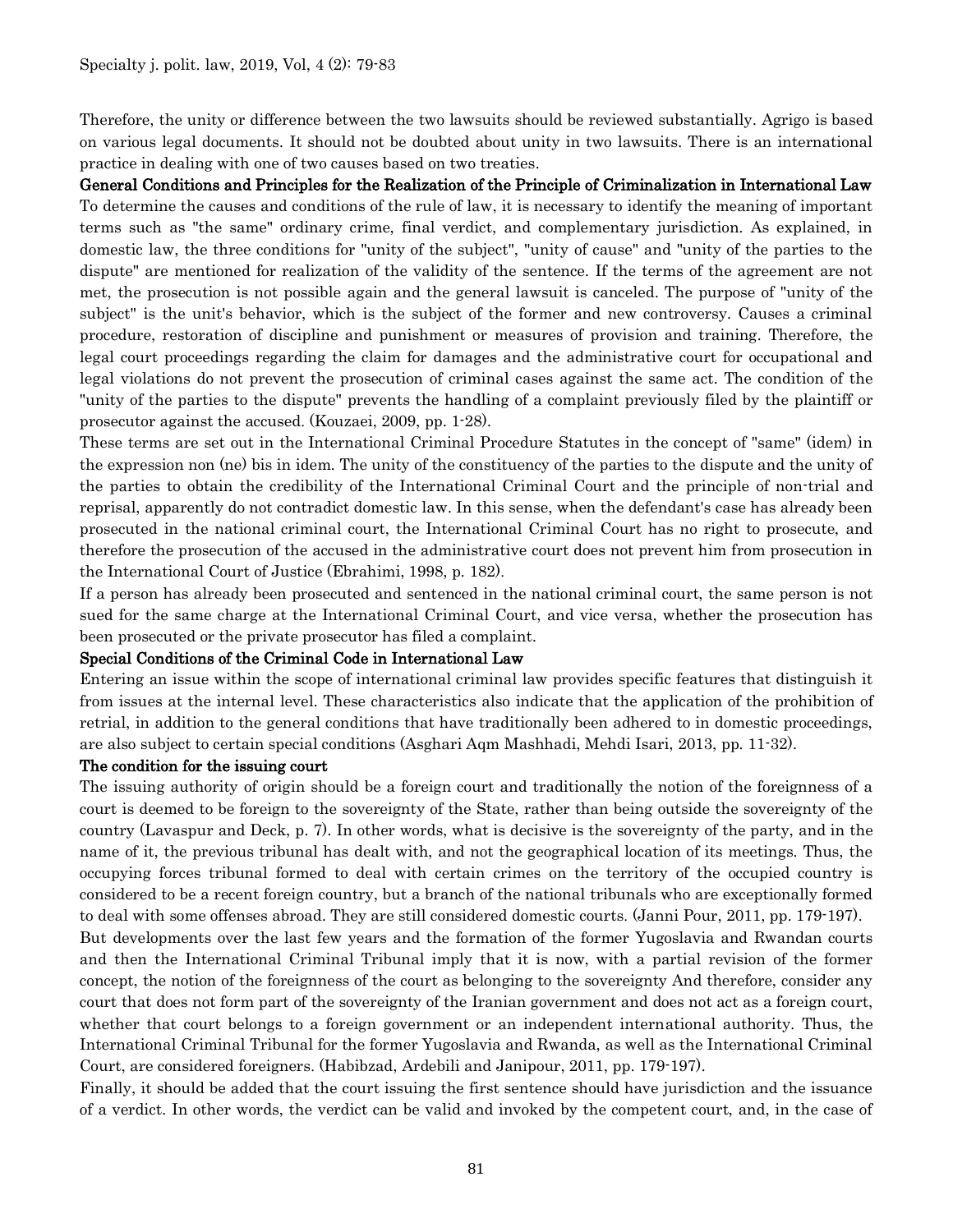jurisdiction, the jurisdiction of the court in terms of international criminal law to prosecute a crime containing an external element, usually based on several principles recognized in This branch of the law is based. But contrary to the opinion of some lawyers who believe that the prosecutor must assess the jurisdiction of the foreign court on the basis of the criteria in his national law, it seems that The correct way to review the jurisdiction of a foreign court is in the light of the standards of the court in question, since each court is required to have jurisdiction in accordance with its own national law, and no foreign court can not be expected to limit its jurisdiction on the basis of accepted standards in law Ca, which may be basically unknown to him. Once the international jurisdiction of the foreign court has been recognized, it does not appear to be internal in nature and jurisdiction (Bigzadeh, 1996, p. 50).

#### The condition for the first ballot

A vote that was issued at the end of the former hearing and cited against a new criminal prosecution should be a definitive vote. For the purpose of determining whether a vote is void, the blocking of the ordinary means of protesting sentences is in a way that is no longer valid, whether the vote is due to expiration of the deadline for review and to act in a timely manner, without objection, or after an appeal A definitive vote has been issued by the appeals court. The reason for this is that it is impossible to reconsider, because it is carried out in another country, and so far as there is a possibility of a protest in the country, there has not been a complete and complete investigation. On the other hand, the possibility of using extraordinary means of protesting sentences, such as a request for a court order, does not exclude the former ruling from being enforced, will not prevent the prosecution of refusal. The description of the certainty or uncertainty of the verdict is also examined in accordance with the rules of the foreign country, and the Iranian judge must refer to the law of the issuing court, not the Iranian law, since his purpose is to know whether the sentence is in place of issuance It is still open to appeal.In the first condition, the question arises as to whether the decisions of the investigative authorities, as they are issued, can be cited as an obstacle to the re-trial of the accused, or that only the decisions of the investigative authorities and the judgment of credit are valid, And impedes the trial of the accused. There is a controversy in the answer to this question among jurists. Most of them have emphasized that only court rulings, not those issued at the preliminary stage of the preliminary investigation, are eligible, can be cited against national courts. On the other hand, while others point out that the decisive verdict is a decisive decision not to be objected, they have stated that the ability or inability to challenge a ruling is determined in foreign law, but in order to determine what decisive action is being taken, the judge must apply its national law Refer to In France, only the decisions of the authorities and those decisions of the investigative bodies, which are not the subject of their reasoning (ruling), have this characteristic (Abdullah's Abuse, 2008,pp. 5-32).

#### Conclusion

In the final review, it can be said that the first theory is justified in the light of valid legal texts in the country, and its arguments cannot be substantiated. The second theory is the distinction has been made in the field of the law of our country can be seen, as in Iran appointments prosecution for the offense is not the action of the validity of the sealed well and prosecute this defendant can not but appointments prosecution in terms of The inadequacy of the reason does not have this feature, it is possible to start a reopening of the case upon request by the prosecutor and with the consent of the court. However, it seems that here the foreign law the criteria for the diagnosis and judge the decisive fights whether or not the decision of the court outside and that such appointments magistrate of the country have this feature or not the laws of the country come Because the purpose of this review is to determine which alien clauses and under what conditions are in the country where the dispute is being resolved and which cannot be reconsidered, which is more sensitive to the determination of that foreign law.